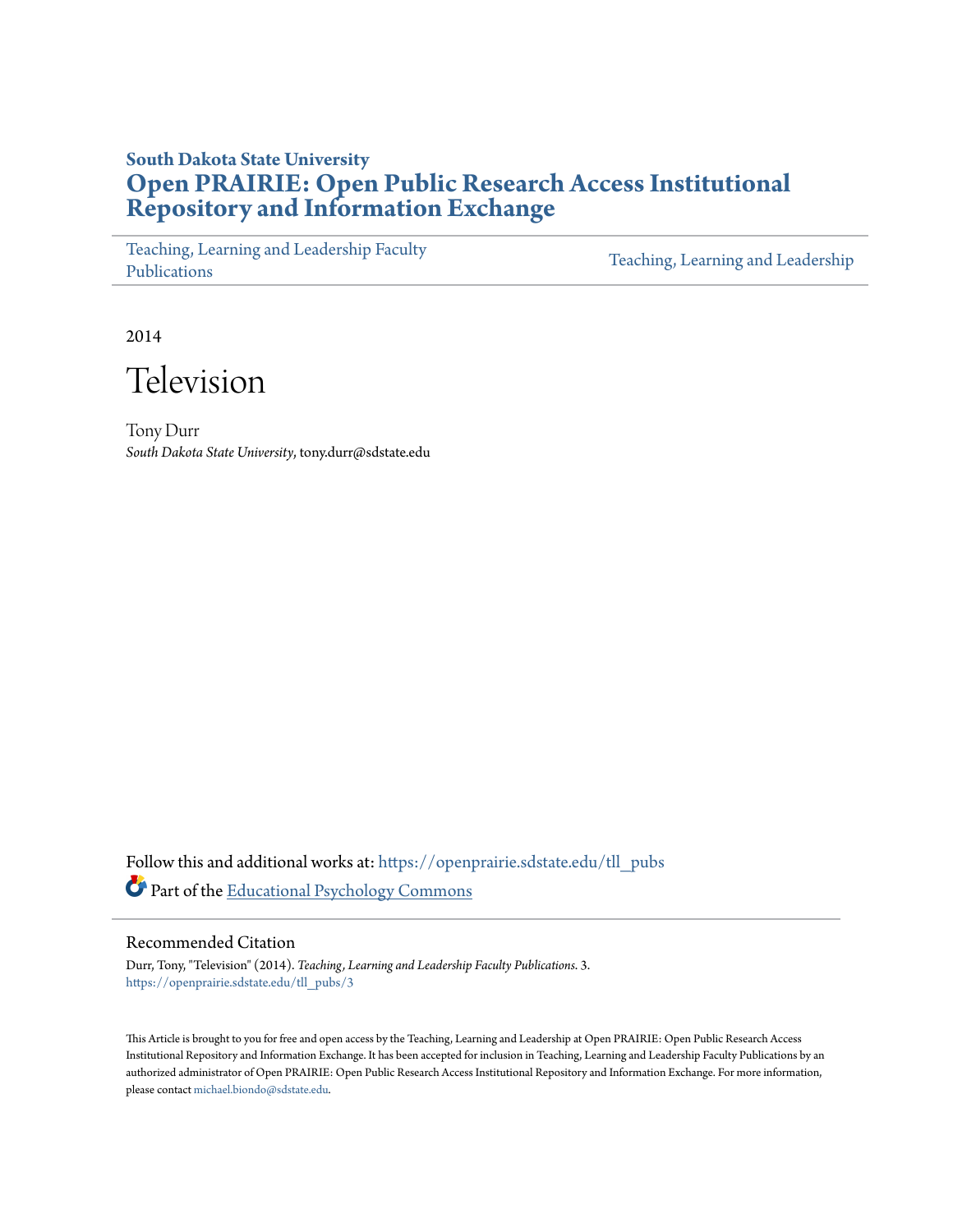Running Head: TELEVION

Television

Tony Durr Augustana College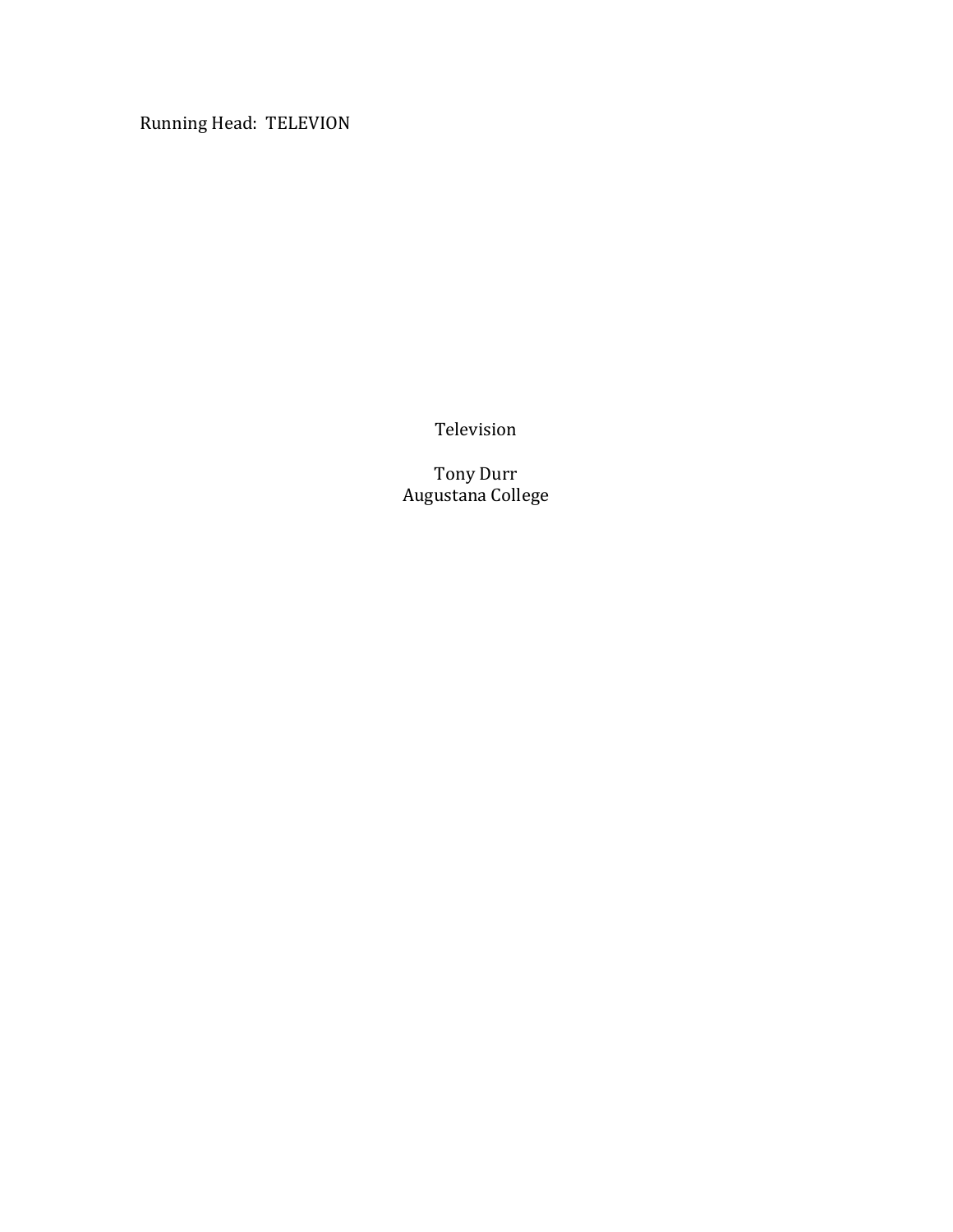The television earned the nickname "boob tube" in some of its earliest days of widespread use. The chair of the Federal Communication Commission (FCC) famously called television a "vast wasteland" in 1961. The "boob tube" term was even mentioned in a 1965 episode of The Munster's. The association of television with low levels of cognitive reasoning has been around almost as long as the device itself. 

#### **Background**

In the past 50 years substantial research has helped us better understand how the television has impacted our mental functions and specifically the cognitive development of children. In 1988 a Department of Education report, that analyzed all research at the time on the cognitive impact of cartoons, did not find clear evidence to suggest children's television viewing effected cognitive functions (Anderson & Collins, 1988). In fact, there is some evidence that programs such as Sesame Street actually have a positive impact on things like vocabulary development (Rice, Huston, Truglio, & Wright, 1990).

Delving further into the question of how television impacts children cognitively indicates that the real questions center on issues of content. Some programs, such as the aforementioned Sesame Street, have been positivity associated with cognitive development. While others, specifically, fast-paced cartoons, have negative associations.

### **Impact on Executive Functions**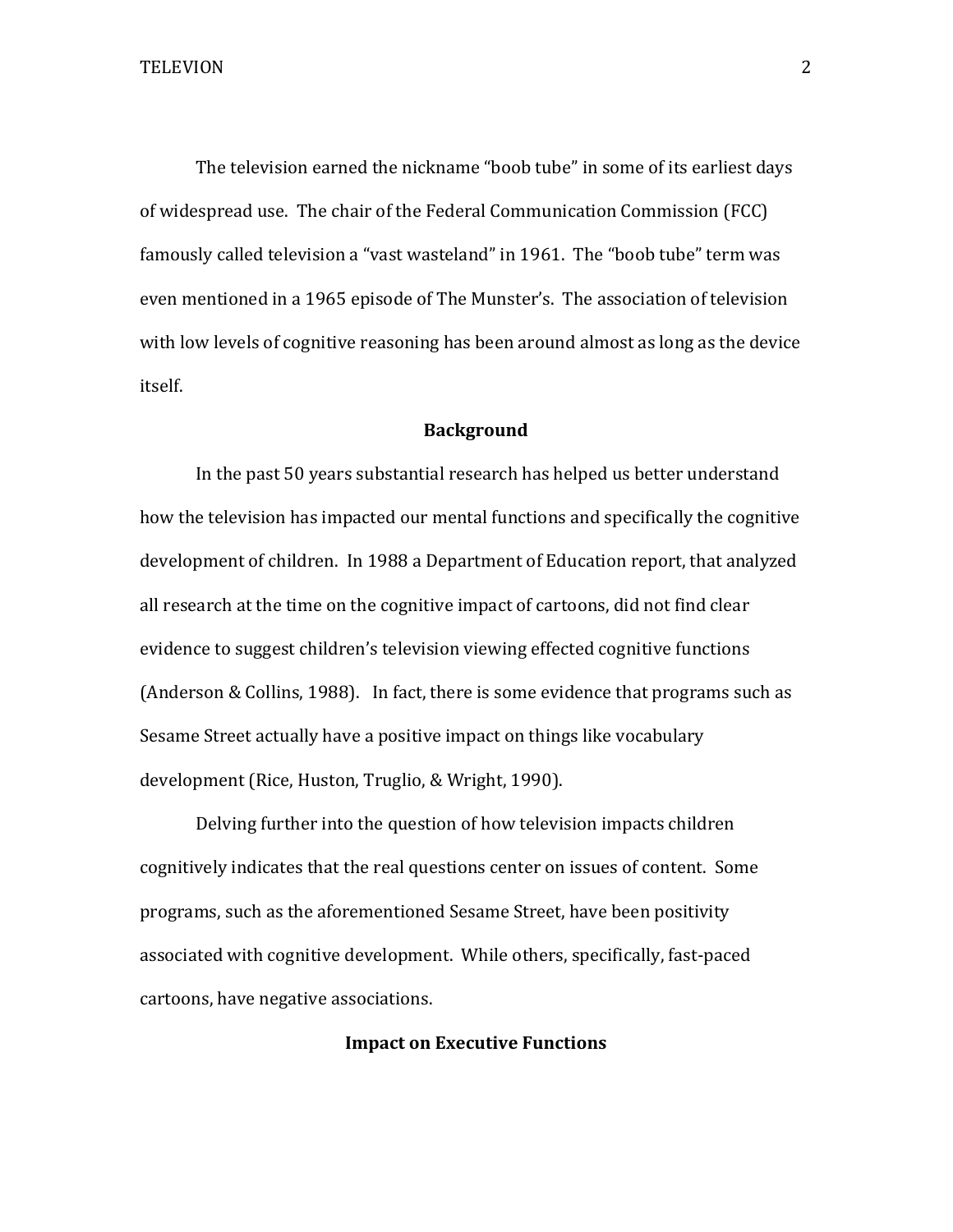In one study published in Pediatrics (Lillard & Peterson, 2011), researchers found fast-paced cartoons had a negative impact on children's executive functions. In short, the study had some kids watch a fast passed cartoon (Sponge Bob) and others watch a slower paced one (Caillou), the kids who watched the fast passed cartoon did much worse on several executive function tasks. The study was quite interesting; researchers randomly split 60 4-year-old kids into three groups. For 9 minutes one group watched Sponge Bob Square Pants (fast paced/changing  $cartoon$ ), the second group watched Caillou (slower paced/changing cartoon), and the third group drew with crayons and markers.

Immediately following each activity all the kids were assessed with four different mental capacity tasks. For example, one task was a kind of a reverse Simon Says were kids were instructed to touch their toes when the leader said to touch their head, and to touch their head when they were told to touch their toes. Kids then played the game and researchers observed how well they followed the rules. These researches used the results of this activity, as well as several others, to measure the children's executive functions. Executive functions are mental abilities skills that include: attention, working memory, problem solving, self-regulation and other cognitive functions (for more information on executive functions and their measurement see the October 2005 special issue of Developmental Neuropsychology). 

You might not be surprised to learn that children who watched the fast paced cartoon performed significantly worse on the executive function tasks than the other two groups. However, it is also important to point out that there was no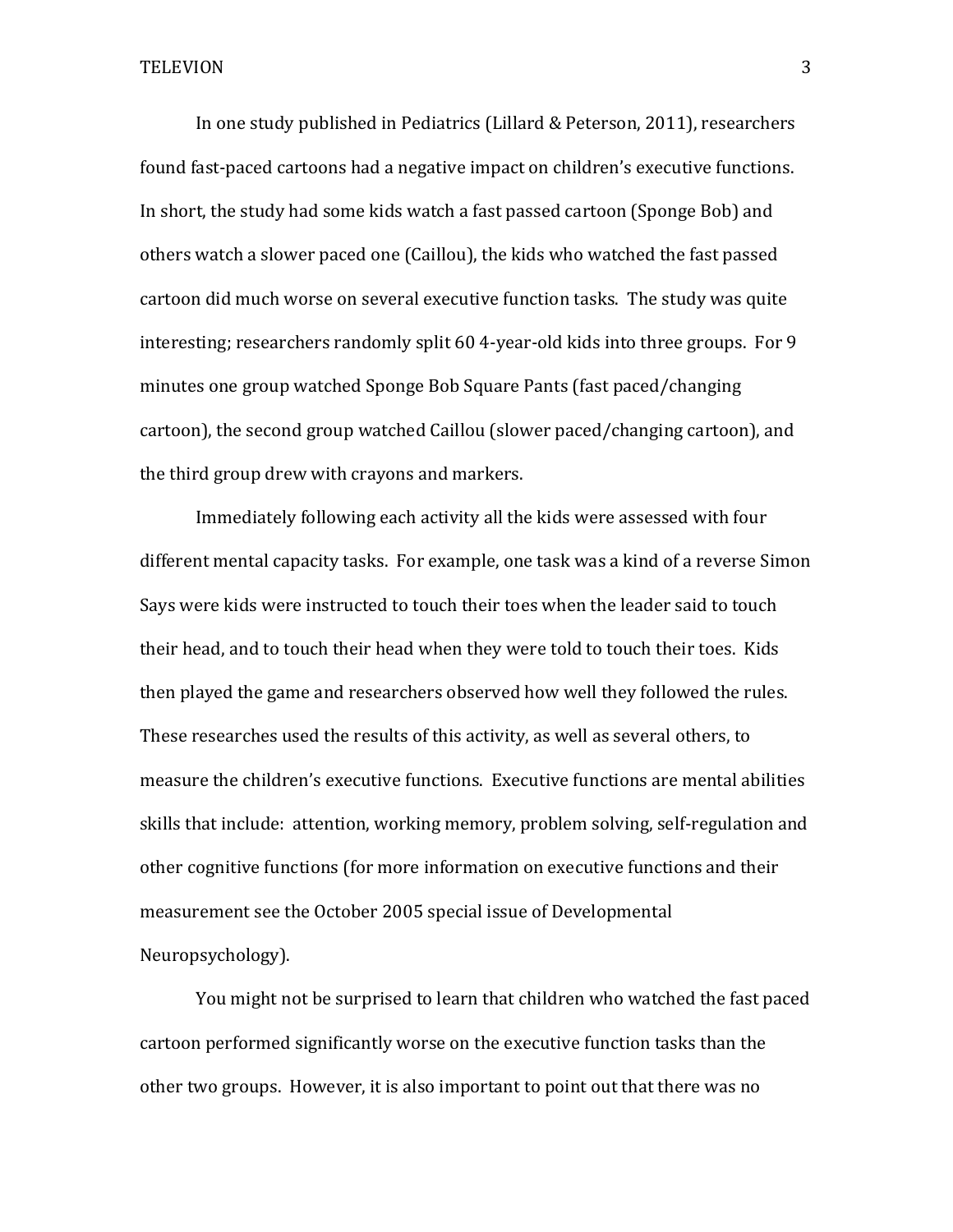TELEVION 4

difference in executive function between that kids who watched the slow paced cartoon and the ones who drew pictures. So, maybe the 'boob tube' itself it not to blame, rather the content on television it what may need to be scrutinized. Or perhaps, the kids watching Sponge Bob were laughing and smiling too much, and that was the real culprit.

The authors suggested that children's executive functions were compromised because of Sponge Bob was more mentally tasking than Caillou. However, the results of the cartoon study could also be explained by cognitive ease (also referred to as fluency in psychology literature). Cognitive ease is a comfortable mental state that lends to trusting ones intuition and not engaging in deep thought. In one experiment people who held a pencil in their mouth performed much worse on a cognitive task because holding a pencil in ones mouth makes you smile. When you smile you are primed for a state of cognitive ease. When you frown or furrow your brow you are primed for a state of cognitive strain and you will be more likely to think analytically (Kahneman, 2011). Regardless of if children are mentally taxed or seduced into a state of cognitive ease, the result of the Sponge Bob study clearly indicated that student's executive function skills are diminished immediately after watching a fast-paced cartoon.

### **Additional Concerns**

When these findings are combined with existing longitudinal studies the picture gets even bleaker. One of the most often studied cognitive aspects of television viewing how it impacts attention and a growing body of evidence to support the connection between attention problems and television viewing of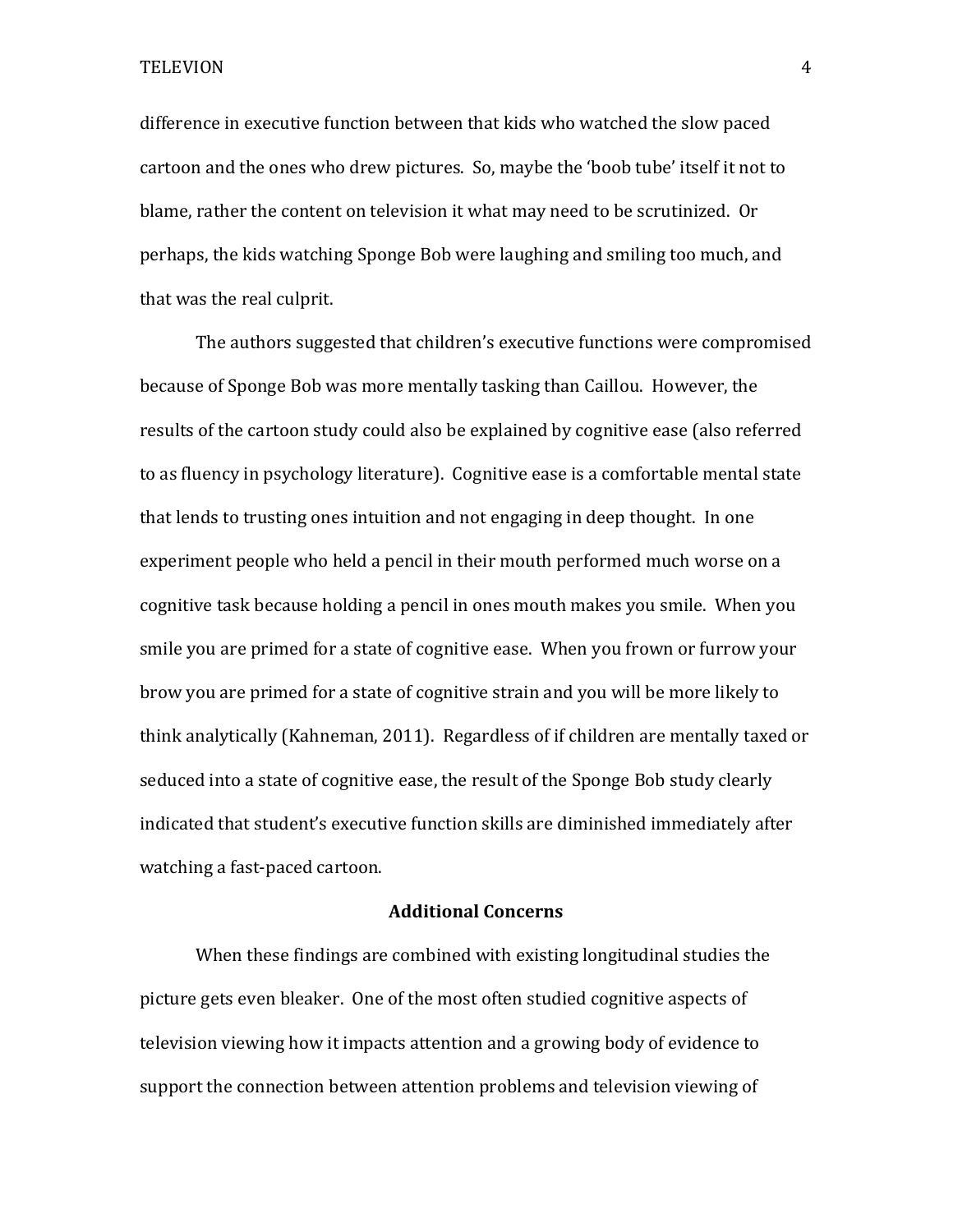children. (Christakis, Zimmerman, DiGiuseppe, & McCarty, 2004; Landhuis, Poulton, Welch, & Hancox, 2007; Levine & Waite, 2000). In case of children under 2 years of age the American Academy of Pediatrics discourages television use entirely. They believe there are potentially negative health and developmental effect and that there is a lack of evidence to support educational benefits (Council on Communication and Media, 2011).

### **Content is King**

Before we completely write off the TV as a cognitive wasteland allow me to return to my earlier point about television content. While some programing may have negative impacts on children, others can have a much more positive effect. In the case of the Sponge Bob experiment, the children that watched Caillou did not suffer the same loss of executive functions. As previously mentioned Sesame Street, which is perhaps the most research children's program in history, has been consistently associated with increased reading and learning skills. Kids who watched Sesame Street have done better academically in school all the way into high school. These results are after researches accounted for things like parent's education, gender, and birth order (Huston, Anderson, Wright, Linebarger, & Schmitt, 2001).

### **Conclusion**

It is clear that television can have a profound impact on the cognitive function and development of children both in a positive and negative fashion. It is important for parents and teachers to understand how influential these different forms of media can be. Advice to parents and teachers would not be to aggressively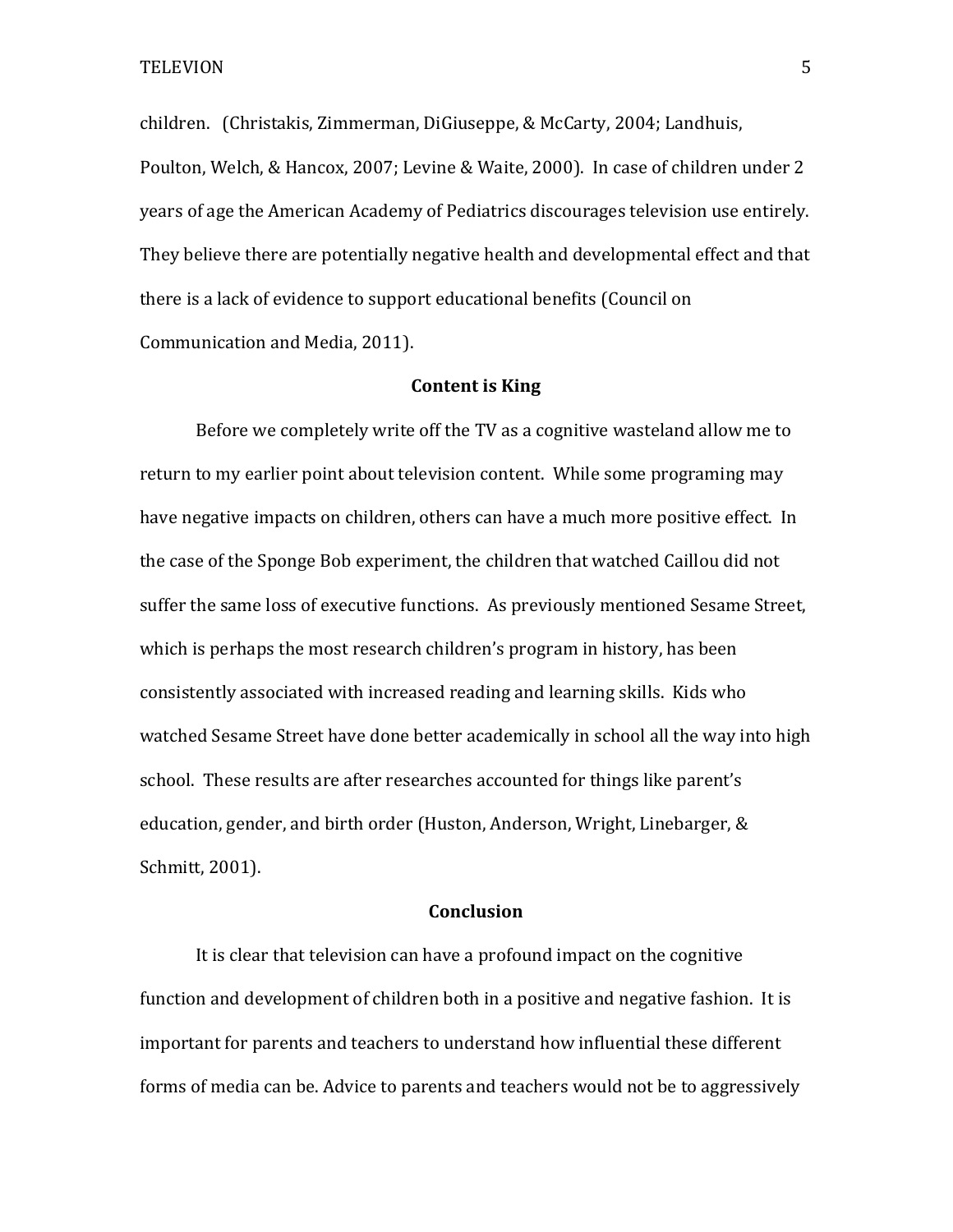eliminate fast-paced cartoons. Much like ice cream, fast-paced media can be an enjoyable treat. However, incorporating ice cream into a child's daily diet can be harmful and so can a consistent and excessive stream of manic, under water cartoon characters. 

## **Further Reading**

Christakis, Dimitri A., Zimmerman, Frederick J., DiGiuseppe, David L., & McCarty, Carolyn A. (2004). Early Television Exposure and Subsequent Attentional Problems in Children. *Pediatrics, 113*(4), 708-713.

Council on Communication and Media. (2011). Media Use by Children Younger Than 2 Years. *Pediatrics*. doi: 10.1542/peds.2011-1753

Landhuis, Carl Erik, Poulton, Richie, Welch, David, & Hancox, Robert John. (2007). Does Childhood Television Viewing Lead to Attention Problems in Adolescence? Results From a Prospective Longitudinal Study. *Pediatrics*, 120(3), 532-537. doi: 10.1542/peds.2007-0978 Lillard, Angeline S., & Peterson, Jennifer. (2011). The Immediate Impact of Different

Types of Television on Young Children's Executive Function. *Pediatrics*. doi: 10.1542/peds.2010-1919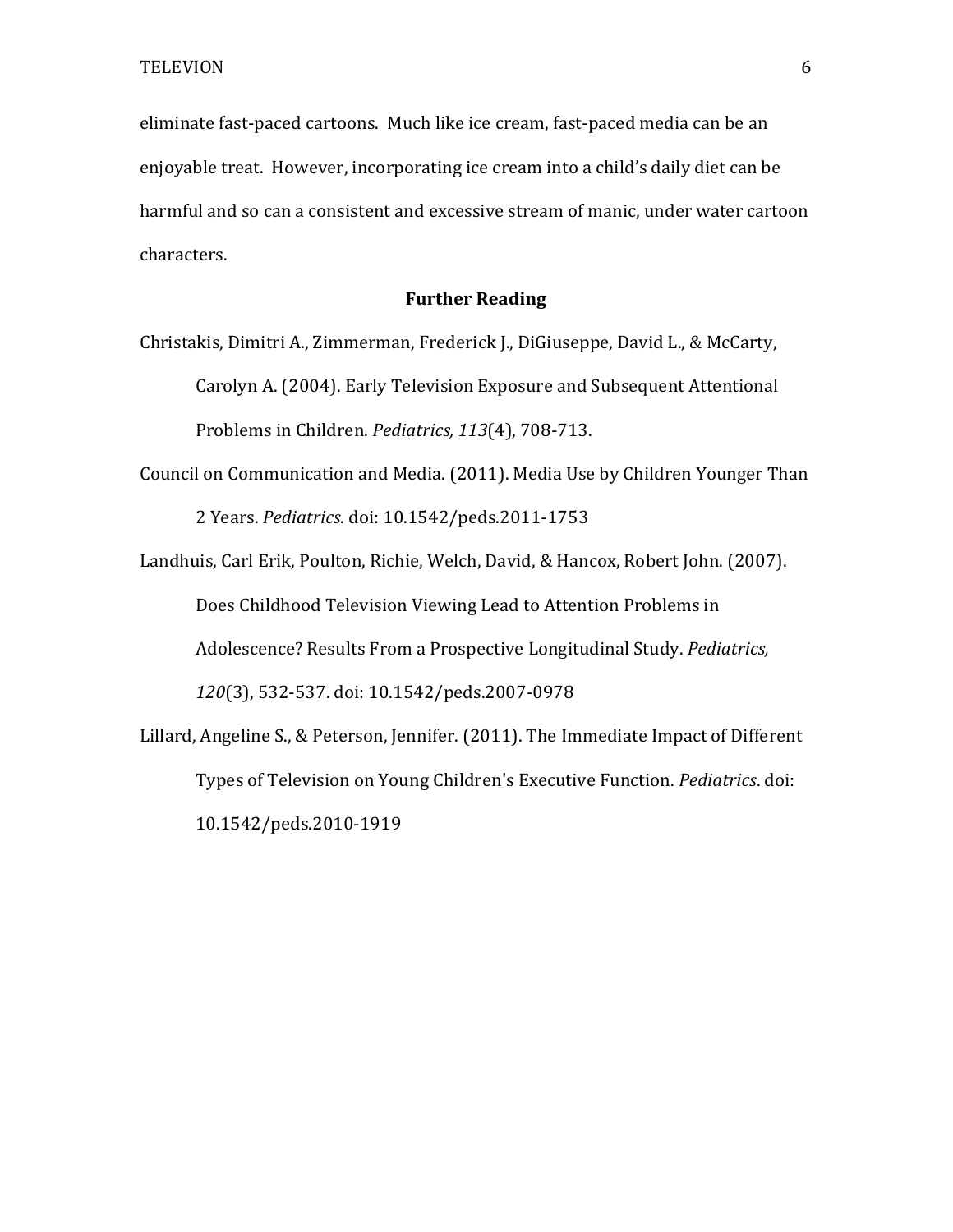### **References**

- Anderson, Daniel R., & Collins, Patricia A. (1988). The Impact on Children's Education: Television's Influence on Cognitive Development. Working Paper No. 2: Massachusetts Univ, Amherst Dept of Psychology.
- Christakis, Dimitri A., Zimmerman, Frederick J., DiGiuseppe, David L., & McCarty, Carolyn A. (2004). Early Television Exposure and Subsequent Attentional Problems in Children. *Pediatrics*, 113(4), 708-713.
- Council on Communication and Media. (2011). Media Use by Children Younger Than 2 Years. *Pediatrics*. doi: 10.1542/peds.2011-1753
- Huston, Aletha C., Anderson, Daniel R., Wright, John C., Linebarger, Debroah L., & Schmitt, Kelly L. (2001). Sesame Street Viewers as Adolescents: The Recontact Study. In S. Fisch & R. Truglio (Eds.), "G" is for Growing (pp. 131-143). Mahwah, NJ: Lawrence Erlbaum Associates.
- Kahneman, Daniel. (2011). *Thinking, Fast and Slow*. New Yor: Farrar, Straus, and Giroux.
- Landhuis, Carl Erik, Poulton, Richie, Welch, David, & Hancox, Robert John. (2007). Does Childhood Television Viewing Lead to Attention Problems in Adolescence? Results From a Prospective Longitudinal Study. *Pediatrics,*  120(3), 532-537. doi: 10.1542/peds.2007-0978
- Levine, Laura E., & Waite, Bradley M. (2000). Television Viewing and Attentional Abilities in Fourth and Fifth Grade Children. *Journal of Applied Developmental*